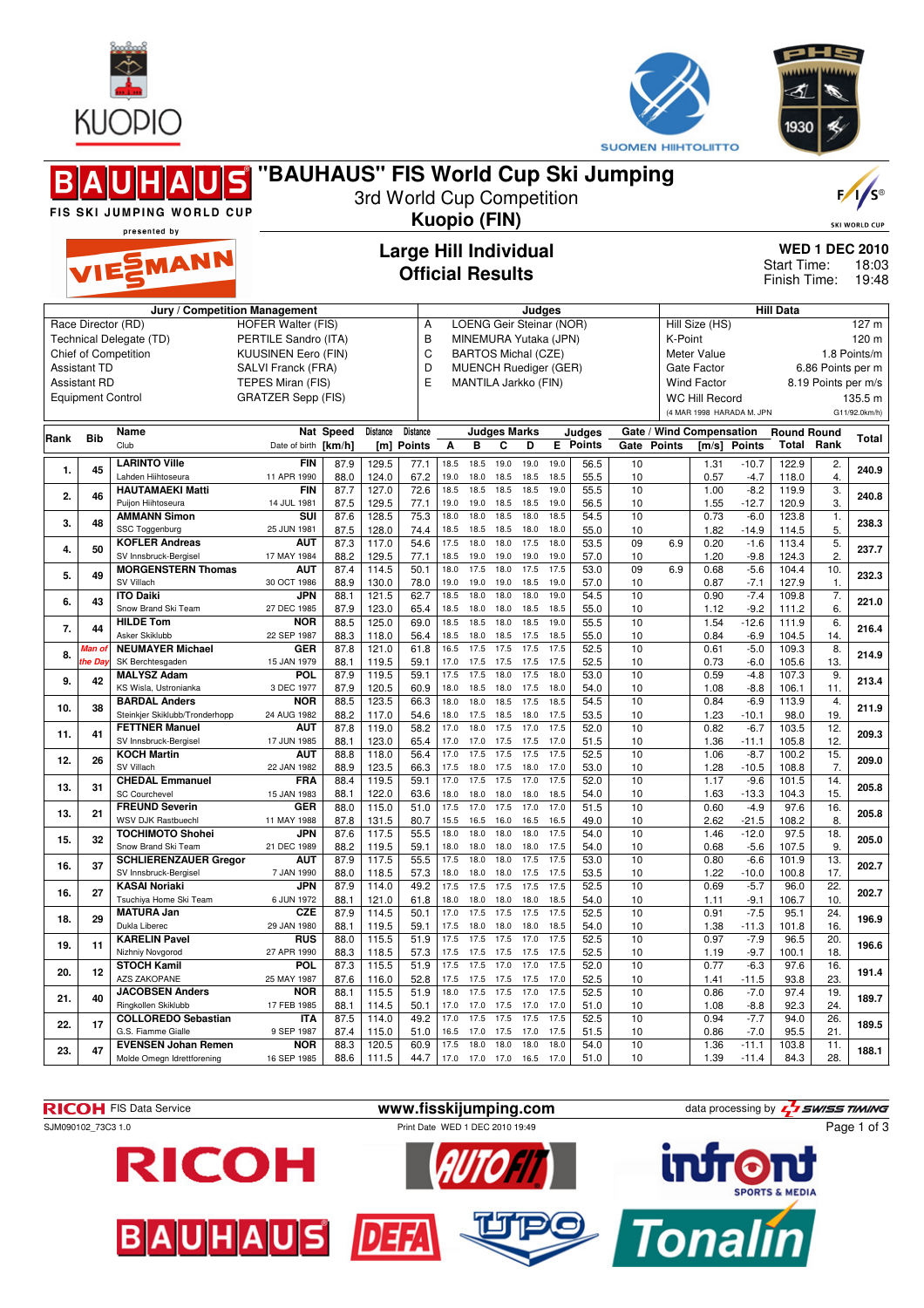



≼

|      |                | FIS SKI JUMPING WORLD CUP<br>presented by                     | "BAUHAUS" FIS World Cup Ski Jumping |              |                 | 3rd World Cup Competition                               |              |                | <b>Kuopio (FIN)</b>      |              |              |                           |          |                                    |              |                    |                             |                        | $F / \sqrt{S^{\circ}}$<br><b>SKI WORLD CUP</b> |
|------|----------------|---------------------------------------------------------------|-------------------------------------|--------------|-----------------|---------------------------------------------------------|--------------|----------------|--------------------------|--------------|--------------|---------------------------|----------|------------------------------------|--------------|--------------------|-----------------------------|------------------------|------------------------------------------------|
|      |                | VIESMANN                                                      |                                     |              |                 | <b>Large Hill Individual</b><br><b>Official Results</b> |              |                |                          |              |              |                           |          |                                    |              |                    | Start Time:<br>Finish Time: |                        | <b>WED 1 DEC 2010</b><br>18:03<br>19:48        |
| Rank | <b>Bib</b>     | Name<br>Club                                                  | Date of birth [km/h]                | Nat Speed    | Distance<br>[m] | Distance<br><b>Points</b>                               | Α            | в              | Judges Marks<br>С        | D            |              | Judges<br><b>E</b> Points | Gate     | Gate / Wind Compensation<br>Points | [m/s]        | <b>Points</b>      | <b>Round Round</b><br>Total | Rank                   | Total                                          |
| 23.  | 14             | <b>UHRMANN Michael</b><br><b>WSV DJK Rastbuechl</b>           | <b>GER</b>                          | 87.7<br>87.9 | 114.5           | 50.1                                                    | 17.5         | 17.5           | 17.0                     | 17.5         | 18.0         | 52.5<br>52.0              | 10       |                                    | 0.82         | $-6.7$<br>$-6.3$   | 95.9<br>92.2                | 23.                    | 188.1                                          |
| 25.  | 39             | <b>PREVC Peter</b>                                            | 16 SEP 1978<br><b>SLO</b>           | 88.7         | 112.5<br>111.5  | 46.5<br>44.7                                            | 17.0<br>17.0 | 17.5<br>17.5   | 17.5<br>17.0             | 17.5<br>17.5 | 17.0<br>17.0 | 51.5                      | 10<br>10 |                                    | 0.77<br>0.77 | $-6.3$             | 89.9                        | 25.<br>30.             | 186.0                                          |
|      |                | SK Triglav Kranj<br><b>LOITZL Wolfgang</b>                    | 20 SEP 1992<br>AUT                  | 88.6<br>88.5 | 116.5<br>111.5  | 53.7<br>44.7                                            | 17.5<br>18.0 | 17.5<br>17.5   | 18.0<br>17.5             | 17.5<br>17.5 | 18.0<br>17.0 | 53.0<br>52.5              | 10<br>10 |                                    | 1.30<br>0.68 | $-10.6$<br>$-5.6$  | 96.1<br>91.6                | 20.<br>28.             |                                                |
| 26.  | 35             | <b>WSC Bad Mitterndorf</b><br><b>KORNILOV Denis</b>           | 13 JAN 1980<br><b>RUS</b>           | 88.6<br>87.9 | 115.5<br>115.5  | 51.9<br>51.9                                            | 18.5<br>17.0 | 17.0<br>17.5   | 17.5<br>17.5             | 17.0<br>17.0 | 17.5<br>17.5 | 52.0<br>52.0              | 10<br>10 |                                    | 1.21<br>0.95 | $-9.9$<br>$-7.8$   | 94.0<br>96.1                | 22.<br>21.             | 185.6                                          |
| 27.  | 28             | Sdushor N. Novgorod Dinamo                                    | 17 AUG 1986                         | 88.5         | 108.0           | 38.4                                                    | 16.5         | 16.5           | 17.0                     | 16.5         | 17.0         | 50.0                      | 10       |                                    | 0.21         | $-1.7$             | 86.7                        | 26.                    | 182.8                                          |
| 28.  | 23             | <b>RUUSKANEN Juha-Matti</b><br>Puijon Hiihtoseura             | <b>FIN</b><br>24 JUL 1984           | 88.3<br>88.3 | 116.0<br>112.0  | 52.8<br>45.6                                            | 18.0<br>17.0 | 18.0<br>17.5   | 18.0<br>17.5             | 17.0<br>17.5 | 18.0<br>17.5 | 54.0<br>52.5              | 10<br>10 |                                    | 1.50<br>1.80 | $-12.3$<br>$-14.7$ | 94.5<br>83.4                | $\overline{25}$<br>29. | 177.9                                          |
| 29.  | 25             | <b>YUMOTO Fumihisa</b><br>Tokyo Biso Group Ski Team           | JPN<br>23 APR 1984                  | 87.5<br>87.7 | 113.0<br>111.5  | 47.4<br>44.7                                            | 17.0<br>17.0 | 17.0<br>17.5   | 17.5<br>17.5             | 17.5<br>17.5 | 17.0<br>17.0 | 51.5<br>52.0              | 10<br>10 |                                    | 0.75<br>1.47 | $-6.1$<br>$-12.0$  | 92.8<br>84.7                | 27.<br>27.             | 177.5                                          |
| 30.  | 34             | <b>JANDA Jakub</b><br>Dukla Liberec                           | CZE<br>27 APR 1978                  | 87.6<br>87.4 | 115.5<br>107.0  | 51.9<br>36.6                                            | 18.5<br>17.5 | 17.5<br>16.5   | 18.0<br>17.0             | 18.0<br>16.5 | 17.5<br>17.5 | 53.5<br>51.0              | 10<br>10 |                                    | 1.68<br>0.74 | $-13.8$<br>$-6.1$  | 91.6<br>81.5                | 28.<br>30.             | 173.1                                          |
|      |                |                                                               |                                     |              |                 |                                                         |              |                |                          |              |              |                           |          |                                    |              |                    |                             |                        |                                                |
| 31.  | 36             | not qualified for final round<br><b>ROMOEREN Bjoern Einar</b> | <b>NOR</b>                          | 87.1         | 112.5           | 46.5                                                    | 17.0         | 17.0           | 17.5                     | 17.5         | 17.0         | 51.5                      | 10       |                                    | 1.05         | $-8.6$             | 89.4                        | 31.                    | 89.4                                           |
|      |                | Hosle IL<br><b>TAKEUCHI Taku</b>                              | 1 APR 1981<br>JPN                   | 87.5         | 113.5           | 48.3                                                    | 17.5         | 17.5           | 17.5                     | 17.0         | 17.5         | 52.5                      | 10       |                                    | 1.40         | $-11.5$            | 89.3                        | 32.                    |                                                |
| 32.  | 24             | Kitano Construction Corp. Ski Club                            | 20 MAY 1987                         |              |                 |                                                         |              |                |                          |              |              |                           |          |                                    |              |                    |                             |                        | 89.3                                           |
| 33.  | 20             | <b>BACHLEDA Marcin</b><br>TS Wisla Zakopane                   | POL<br>4 SEP 1982                   | 87.4         | 113.5           | 48.3                                                    | 17.5         | 18.0           | 17.0                     | 17.0         | 17.0         | 51.5                      | 10       |                                    | 1.38         | $-11.3$            | 88.5                        | 33.                    | 88.5                                           |
| 34.  | 15             | <b>BODMER Pascal</b><br>SV Messstetten                        | <b>GER</b><br>4 JAN 1991            | 87.8         | 113.0           | 47.4                                                    | 16.5         | 16.5           | 17.0                     | 15.5         | 16.5         | 49.5                      | 10       |                                    | 1.09         | $-8.9$             | 88.0                        | 34.                    | 88.0                                           |
| 35.  | 4              | <b>AHONEN Janne</b><br>Lahden Hiihtoseura                     | <b>FIN</b><br>11 MAY 1977           | 88.1         | 112.5           | 46.5                                                    | 17.5         | 18.0           | 17.5                     | 17.5         | 17.5         | 52.5                      | 10       |                                    | 1.35         | $-11.1$            | 87.9                        | 35.                    | 87.9                                           |
| 36.  | 3              | <b>KOIVURANTA Anssi</b>                                       | <b>FIN</b>                          | 87.4         | 110.0           | 42.0                                                    | 17.0         | 17.0           | 17.5                     | 16.5         | 17.5         | 51.5                      | 10       |                                    | 0.94         | $-7.7$             | 85.8                        | 36.                    | 85.8                                           |
| 37.  | 8              | Kuusamon Erä-Veikot<br><b>SCHMITT Martin</b>                  | 3 JUL 1988<br><b>GER</b>            | 88.0         | 111.5           | 44.7                                                    | 17.0         | 17.5           | 17.0                     | 17.0         | 17.0         | 51.0                      | 10       |                                    | 1.22         | $-10.0$            | 85.7                        | 37.                    | 85.7                                           |
|      |                | SC Furtwangen<br><b>HLAVA Lukas</b>                           | 29 JAN 1978<br><b>CZE</b>           | 87.7         | 113.5           | 48.3                                                    | 18.0         | 17.5           | 17.5                     | 17.5         | 17.5         | 52.5                      | 10       |                                    | 1.85         | $-15.2$            | 85.6                        | 38.                    |                                                |
| 38.  | 6              | Dukla Liberec<br><b>MORASSI Andrea</b>                        | 10 SEP 1984<br><b>ITA</b>           | 87.1         | 113.5           | 48.3                                                    | 17.0         | 17.5           | 17.5                     | 17.0         | 17.5         | 52.0                      | 10       |                                    | 1.92         | $-15.7$            | 84.6                        | 39.                    | 85.6                                           |
| 39.  | 16             | C.S. Forestale                                                | 30 AUG 1988                         |              |                 |                                                         |              |                |                          |              |              |                           |          |                                    |              |                    |                             |                        | 84.6                                           |
| 40.  | 9              | <b>KUETTEL Andreas</b><br><b>SC Einsiedeln</b>                | SUI<br>25 APR 1979                  | 87.7         | 111.0           | 43.8                                                    | 17.0         | 17.5           | 17.5                     | 17.5         | 17.5         | 52.5                      | 10       |                                    | 1.52         | $-12.4$            | 83.9                        | 40.                    | 83.9                                           |
| 41.  | 22             | <b>PIKL Primoz</b><br>SSK Ljubno BTC                          | <b>SLO</b><br>25 AUG 1982           | 88.1         | 108.0           | 38.4                                                    | 16.0         | 17.0           | 17.0                     | 16.5         | 17.0         | 50.5                      | 10       |                                    | 0.68         | $-5.6$             | 83.3                        | 41.                    | 83.3                                           |
| 42.  | 33             | <b>KOUDELKA Roman</b>                                         | <b>CZE</b>                          | 87.6         | 110.0           | 42.0                                                    | 17.0         | 17.5           | 17.5                     | 17.5         | 17.0         | 52.0                      | 10       |                                    | 1.38         | $-11.3$            | 82.7                        | 42.                    | 82.7                                           |
| 43.  | 18             | LSK Lomnice nad Popelkov<br><b>STJERNEN Andreas</b>           | 9 JUL 1989<br><b>NOR</b>            | 88.1         | 109.0           | 40.2                                                    |              |                | 16.0 16.5 17.0 16.5 16.5 |              |              | 49.5                      | 10       |                                    | 1.46         | $-12.0$            | 77.7                        | 43.                    | 77.7                                           |
|      |                | Sprova IL/ Tronderhopp<br><b>HULA Stefan</b>                  | 30 JUL 1988<br><b>POL</b>           | 86.9         | 106.0           | 34.8                                                    |              |                | 17.0 17.0 16.5 16.5      |              | 16.5         | 50.0                      | 10       |                                    | 1.17         | $-9.6$             | 75.2                        | 44.                    |                                                |
| 44.  | 10             | SSR LZS SOKOL Szczyrk<br><b>KEITURI Kalle</b>                 | 29 SEP 1986<br><b>FIN</b>           | 87.4         | 105.5           | 33.9                                                    |              |                | 17.0 17.0 17.0 16.5      |              | 17.5         | 51.0                      | 10       |                                    | 1.49         | $-12.2$            | 72.7                        | 45.                    | 75.2                                           |
| 45.  | $\mathbf{2}$   | Lahden Hiihtoseura                                            | 25 APR 1984                         |              |                 |                                                         |              |                |                          |              |              |                           |          |                                    |              |                    |                             |                        | 72.7                                           |
| 46.  | 1              | <b>MAEAETTAE Jarkko</b><br>Kainuun Hiihtoseura                | FIN<br>28 DEC 1994                  | 87.0         | 105.5           | 33.9                                                    |              | 16.5 17.0 16.5 |                          | 16.5         | 17.0         | 50.0                      | 10       |                                    | 1.53         | $-12.5$            | 71.4                        | 46.                    | 71.4                                           |
| 47.  | 13             | <b>SEDLAK Borek</b><br>Dukla Liberec                          | <b>CZE</b><br>15 JUN 1981           | 87.8         | 103.0           | 29.4                                                    |              |                | 16.0 16.5 16.5 16.5 17.0 |              |              | 49.5                      | 10       |                                    | 0.94         | $-7.7$             | 71.2                        | 47.                    | 71.2                                           |
| 48.  | 5              | <b>ZOGRAFSKI Vladimir</b><br>Samokov                          | <b>BUL</b><br>14 JUL 1993           | 86.7         | 106.0           | 34.8                                                    |              |                | 16.5 17.0 16.5 16.5      |              | 17.0         | 50.0                      | 10       |                                    | 1.73         | $-14.2$            | 70.6                        | 48.                    | 70.6                                           |
| 49.  | $\overline{7}$ | <b>MECHLER Maximilian</b>                                     | <b>GER</b>                          | 87.2         | 102.0           | 27.6                                                    |              |                | 16.0 16.0 16.5 16.5      |              | 16.5         | 49.0                      | 10       |                                    | 1.17         | $-9.6$             | 67.0                        | 49.                    | 67.0                                           |
|      |                | WSV Isny<br><b>HAJEK Antonin</b>                              | 3 JAN 1984<br>CZE                   | 87.5         | 93.0            | 11.4                                                    |              |                | 12.5 14.0 13.5 13.5 14.0 |              |              | 41.0                      | 10       |                                    | 1.50         | $-12.3$            | 40.1                        | 50.                    |                                                |
| 50.  | 19             | Dukla Liberec                                                 | 12 FEB 1987                         |              |                 |                                                         |              |                |                          |              |              |                           |          |                                    |              |                    |                             |                        | 40.1                                           |